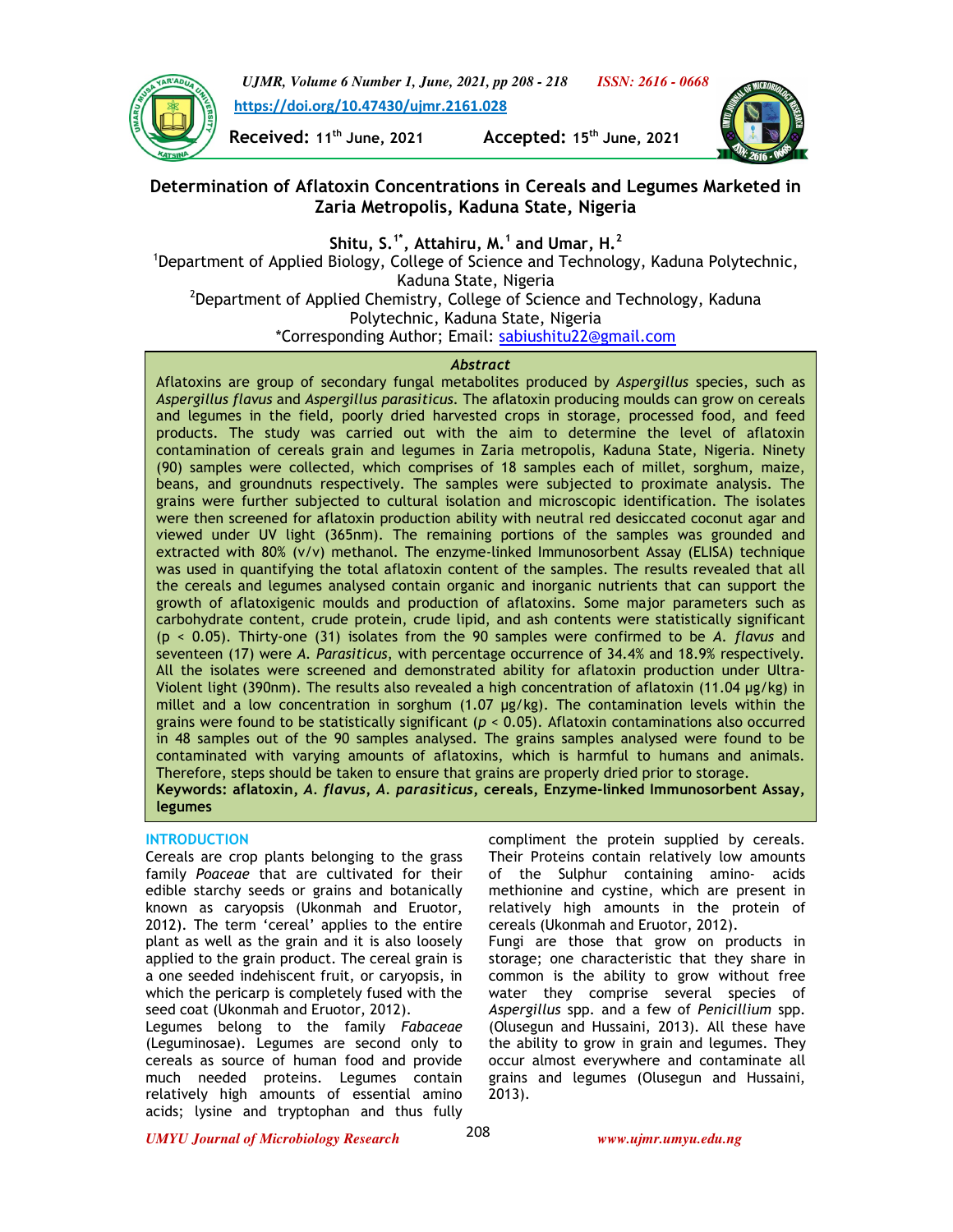Fungi belonging to facultative saprophytes and facultative parasites may lower the quality of seeds by causing discoloration, others are; reduction or elimination of germination capacity and several other physiological alterations in grains (Neegaard, 1997).

Aflatoxins are group of secondary fungal metabolites produced by *Aspergillus* species, such as *A. flavus* and *A. parasiticus, A. bombycis*, *A. ochraceoroseus*, *A. nomius*, and *A. pseudotamari*are also aflatoxin-producing species, but they are encountered much less frequently (Bennett and Klich, 2003).

Aflatoxins are potent toxic, carcinogenic, mutagenic, immunosuppressive and teratogenic agents produced as secondary metabolites by *A*. *flavus* and *A*. *parasiticus* (Krishnamurthy and Shashikala, 2006).

Aflatoxins become more prevalent, and therefore more of a food safety concern, during drought because low rainfall and high temperatures encourage the growth and survival of the moulds that produce the toxins. Crops stressed by drought and high temperatures and/or weakened by insect or other damage, are more susceptible to mould growth and subsequent aflatoxin contamination. The aflatoxin producing moulds can grow on crops in the field, poorly dried harvested crops in storage, processed food, and feed products (Abbas, 2005).

The production of aflatoxin is enhanced by environmental conditions (temperature and relative humidity) and storage conditions. Other factors include water activity, moisture content in foods and substrates, in addition to the damage caused by insects (Arrus*et al*., 2005).

The major types of aflatoxin are  $B_1$ ,  $B_2$ ,  $G_1$ ,  $G_2$ ,  $M_1$  and  $M_2$  (Wrather, 2008). Aflatoxin B<sub>1</sub> is produced most abundantly and the most toxic followed by  $G_1$ ,  $B_2$  and  $G_2$  respectively. Aflatoxin  $B_1$ ,  $B_2$ ,  $G_1$  and  $G_2$  are classified as Group I human carcinogens whereas  $M_1$  is classified as Group 2B probable human carcinogen (Krishnamurthy and Shashikala, 2006). Aflatoxin  $B_1$  is responsible for carcinomas in animals, showing a strong relationship with the incidence of cancer in humans (Jolly *et al*., 2009; Meggs, 2009).

Aflatoxin  $B_1$  occurs in the highest amounts in contaminated commodities; and total aflatoxins (AFT) refers to the sum of the related compounds of aflatoxins. According to Food and Agriculture Organization (FAO), the world wide maximum tolerant levels of aflatoxin  $B_1$ was reported to be in the range of 1-20 µg/kg in foods, and 5–50 µg/kg in dietary cattle feed in (FAO, 2004). Aflatoxin  $B_1$  is mostly found in contaminated food and humans are exposed to aflatoxin  $B_1$  almost entirely through their diet.

Occupational exposure to aflatoxin  $B_1$  has also been reported in swine and poultry production (Viegas*et al*., 2013).

This research aimed at determining aflatoxin contamination in cereals and legumes marketed in Zaria Metropolis with the view to suggest control measures and to avoid eating food contaminated with aflatoxins.

# **MATERIALS AND METHODS**

# **Study Area**

Zaria metropolis is located at latitude 11° 07' N and longitude 07°42' E, and is one of the most important cities in Northern Nigeria (Uba*et al*., 2008). It has a total area of 300  $km^2$  and consisting of six major settlements; Zaria City, Tudun Wada, Sabon Gari, Danmagaji, Kwangila and Samaru. Zaria metropolis, Kaduna State, is reported to have had a population of 1,018,827 in 2007 (TWG, 2007).

 It has a tropical continental climate with a pronounced dry season, lasting up to six months (May - October). During the dry season, a cool period is usually experienced between November and February. This emanates from the influence of the Northeastern winds (harmattan) which control the tropical continental air mass coming from the Sahara. Hazy to dusty conditions and low temperatures characterize the North-East (NE) winds, as low as  $10^{\circ}$ C at night. A temperature of  $40^{\circ}$ C is sometimes recorded in the afternoon. The humidity also drops to less than 15% in December/January. Zaria experiences a brief period of hot but dry weather in March and April, followed by a progressive incursion of tropical maritime air mass from the Atlantic Ocean, which displaces the NE (harmattan) winds. During this short period, the mean daily maximum temperatures are stable, and they ranged from 38 - 42°C. After this, the South Westerly Monsoon winds laden with moisture bring the rain in thunderstorms and squalls with heavy fall of high intensities. The rainy season lasts from May to September/October with long-term annual rainfall of 1,040 mm in about 90 rain days. The relatively deep tropical ferruginous soils and climate conditions of Zaria are suitable and sustain a good cover of savanna woodland (Northern Guinea Savanna), with a variety of grasses woody shrubs and short trees. Six big markets were selected from the metropolis for analysis.

# **Collection of Samples**

Ninety samples of millet, sorghum, maize, beans and groundnuts were collected from major grains sellers from markets in Zaria metropolis namely Zaria city, Tudun Wada, Sabon Gari, Kwangila, Danmagaji and Samaru market in Zaria, from July - August, 2019.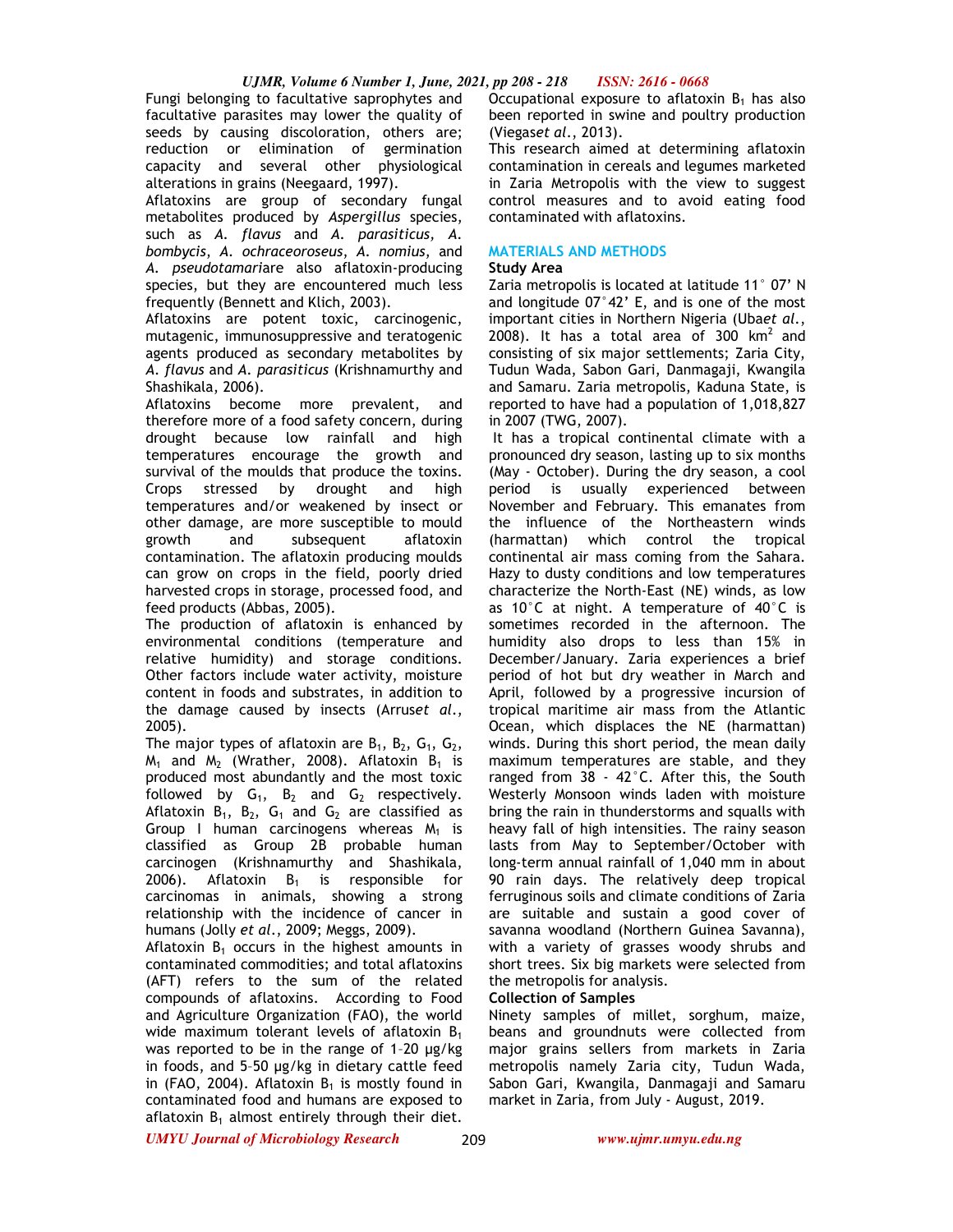Three vendors were selected at different point in each market and five samples were purchased from each vendor. Ninety samples were collected; 18 samples of millet, sorghum, maize, beans and groundnuts respectively.

Approximately 100g samples were purchased from each vendor and the samples were placed separately in clean, sterile containers labelled appropriately and transported immediately to the Laboratory for analyses. Each sample was divided into two; one-half was used for proximate analysis and other half for mycological investigation and quantification of aflatoxins.

% Moisture content = W3 - W1 x 100 W2 - W1

# **Determination of Ash Content**

The porcelain crucible was dried in an oven at 100°C for 10 min, cooled in a desiccator and weighed (W1). Two grams of the sample was placed into the previously weighed porcelain crucible and weighed (W2). The sample was ignited and transferred into a furnace, which

% Ash content = W3 - W1 x 100 W2 - W1

# **Determination of Crude Lipid**

A clean, dry 500ml round bottom flask, containing few anti-bumping granules was weighed (W1) and 300ml of petroleum ether  $(40-60^{\circ}C)$  for extraction was poured into the flask fitted with soxhlet extraction unit. The extractor thimble containing twenty grams of the sample was fixed into the soxhlet extraction unit. The round bottom flask and a condenser were connected to the soxhlet % Crude Lipid =  $W2 - W1$  x 100

Weight of sample

# **Determination of Crude Fibre**

Two grams of sample was weighed into a round bottom flask. Hundred millilitres of 0.25M sulphuric acid solution was added and the mixture boiled under reflux for 30min. The hot solution was quickly filtered under sunction. The insoluble matter was washed several times with hot water until it was acid free. It was quantitatively transferred into the flask and 100ml of hot 0.31M sodium hydroxide solution

The loss of

$$
\text{weight on incineration} = \underline{\hspace{2cm}}
$$

#### **Determination of Nitrogen Content and Crude Protein**

About 1.5g of the defatted sample in an ash less filter paper was dropped into 300ml Kjeldahl flask in order to digest the protein. Twenty-five millilitres of  $H_2SO_4$  and 3g of mixed Proximate Compositions of Legumes and cereal grains

The analyses of proximate composition of the samples was carried out according to AOAC, (2010) method.

# **Determination of Moisture Content**

A clean crucible was dried to constant weight in an air oven at 105°C, cooled in a desiccator and weighed (W1). Two grams of the sample was accurately weighed into the previously labelled crucible and reweighed (W2).

The crucible and sample were dried in oven to a constant weight (W3). The percentage moisture content was calculated thus:

was then set at 550°C. The sample was left in the furnace for eight hours to ensure proper ashing. The crucible containing the ash was then removed cooled in the desiccator and weighed W3. The percentage ash content was calculated as:

extractor and cold-water circulation was put on. The heating mantle was switched on and the heating rate was adjusted until the solvent was refluxed at a steady rate. Extraction was carried out for six hours. The solvent was recovered and the oil dried in the oven at 70°Cfor one hour. The round bottom flask containing the oil was cooled in the desiccator and then weighed (W2). The lipid content was calculated thus:

added and the mixture boiled again under reflux for 30 minutes and quickly filtered under sunction. The insoluble residue was washed with boiling water until it was based free. It was dried to constant weight in the oven at 100°C, cooled in a dessicator and weighed  $(C_1)$ . It was then incinerated in a muffle furnace at 550°C for 2 hours, cooled in the dessicator and reweighed  $(C_2)$ .

The crude fibre was calculated thus:

$$
\frac{C_1 - C2}{\text{Weight of original sample}}
$$
 x 100

catalyst (weighed separately into an ash less filter paper) were dropped into the Kjeldahl flask. The flask was then transferred to the Kjeldahl digestion apparatus. The sample was digested until a clear green colour was obtained.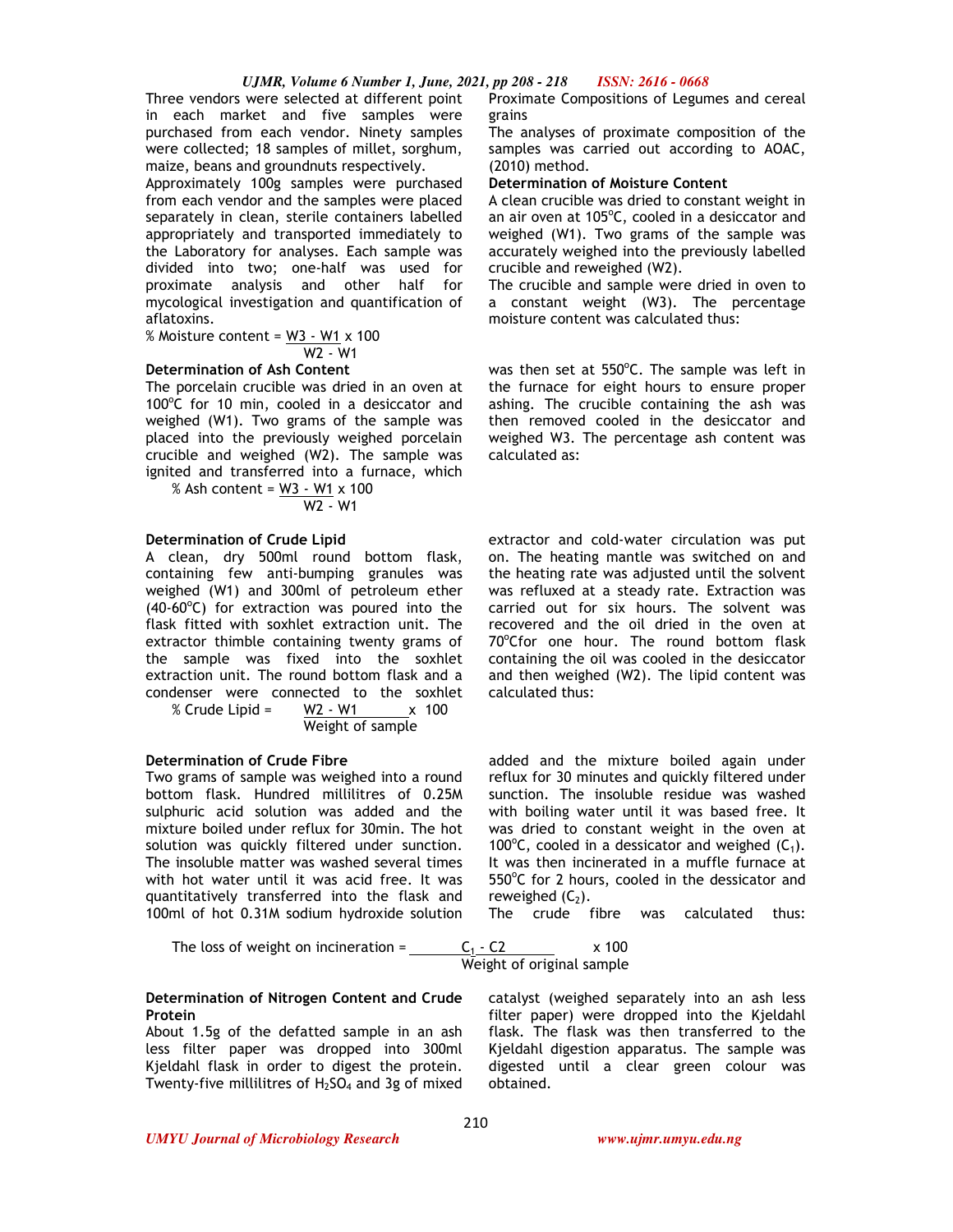The digest was cooled and diluted to 100ml with distilled water.

Twenty millilitres of the diluted digest were measured into a 500ml Kjeldahl flask containing anti-bumping chips and 40ml of 40% NaOH, was slowly added by the side of the flask. The 250ml conical flask containing a mixture of 50ml of 2% Boric acid and 4 drops of mixed indicator was used to trap the ammonia liberated. The conical flask and the Kjeldahl flask were then placed on the Kjedahl distillation apparatus, with the tubes inserted into the conical flask and the Kjedahl flask. The flask was heated to distil out  $NH<sub>3</sub>$  evolved. The distillate was collected into the boric acid solution. After the boric acid turned green, 10 minutes were allowed for complete distillation of the ammonia present in the digest. The distillate was titrated with 0.1M HCl.

The nitrogen content and crude protein were thus calculated as:

Percentage Nitrogen = 14 x M x Vt x Tv x 100/

Weight of Sample (mg) x Va

% Crude protein = % Nitrogen (N2) x 6.25

Where M = Actual molarity of acid

Tv = Titre volume of HCl used

Vt = Total volume of diluted digest

Va = Aliquot volume distilled

**Determination of Carbohydrate Content (by difference)** 

The sum of moisture, ash, crude lipid, crude protein and crude fibre was subtracted from 100% as illustrated below:

% Total Carbohydrate= 100 – (% Moisture + % Ash  $+ %$  Fat  $+ %$  Protein  $+ %$  Fibre).

Isolation of Fungal Species

# **Media Preparation**

Sweet potato yeast extract (SPYE) Agar was compounded as follows; 250g of fresh sweet potato was cut into smaller pieces and boiled in 1000mL of distilled water for 30 minutes. The extract was collected in a clean Erlenmeyer flask by passing the suspension through a clean muslin cloth. To the total volume of the extract in the Erlenmeyer flask, 1.3g of yeast extract and 20g of agar-agar was added and the pH adjusted to 5.5 and boiled until the agar dissolved. The contents of the flask were sterilized in an autoclave at 121°C for 15minutes. After cooling, streptomycin added to inhibit bacteria growth, poured in sterile Petri-dishes, and allowed to set and the plates were dried in an incubator.

Slants of the SPYE agar was also prepared as described above but in test tubes.

Neutral Red Desiccated Coconut Agar (NRDCA) was prepared by modification of the method of Davis *et al.,*(1987) as reported by Atanda *et al.,* (2011) as follows; two hundred grams of desiccated coconut was soaked in hot distilled

water for 30 min., blended aseptically in a Warring blender for 5 min and filtered through two layers of cheese cloth. Two percent agar (Oxoid) was added to the filtrate, heated to boiling, cooled to about  $50^{\circ}$ C. To the filtrate, 0.1% neutral red stain was added and the pH was adjusted to 4.5. The media was then sterilized at 121°C for 15 min, cooled and poured uniformly into sterile Petri dishes.

### **Inoculation of Samples**

Ten gram (10g) of each ground sample of millet, sorghum, maize, beans and groundnuts was separately added to 90ml of sterile distilled water and homogenized for 2 minutes to form a stock suspension. An aliquot of 0.5ml was spread on already prepared sweet potato yeast extract agar plate and the inoculated plates were incubated at room temperature for 3- 5 days (Bankole and Mabejoke, 2004). Observed colonies were sub cultured on SPYE agar in order to obtain pure isolates and the observed colonies were identified based on macroscopic and microscopic features (Pitt and Hocking 2009) and the isolates was sub-cultured into fresh sweet potato yeast extract agar slant and kept in the refrigeratoruntilrequired.

# **Screening of Isolates for Aflatoxigenic potential**

The pure isolates of the samples were screened for aflatoxigenicity using desiccated neutral red coconut agar as described by Ezekiel *et al.,*  (2013). Each isolate was inoculated on freshly prepared neutral red desiccated coconut agar, incubated at room temperature for 3-5 days. Isolates that absorbed and emitted very bright, moderate and weak UV light (fluorescence) at 365nm were confirmed to be capable of producing aflatoxins.

#### **Quantification of Aflatoxins by ELISA Method Sample Preparation and Extraction**

Representative samples of millet, sorghum, maize, beans and groundnuts were pulverized to about 75% of the sample will pass through a mesh sieve. Fifty grams of the grounded samples was collected into a conical flask and 5.0 g of NaCl added. The samples were further mixed with 100ml of 80% methanol and blended at high speed for 3 minutes. The samples were allowed to settle and filtered through filter paper filtrate was collected and 5ml of the filtrate was mixed thoroughly with 20ml of distilled water and filtered through a glass fibre filter (Beacon, 2015).

# **Assay Procedure**

Ninety-Five wells were placed in a micro well strip holder one for each sample and the standards, then 50 micro litres of enzyme conjugate were measured from the green capped bottle and dispensed in each test wells.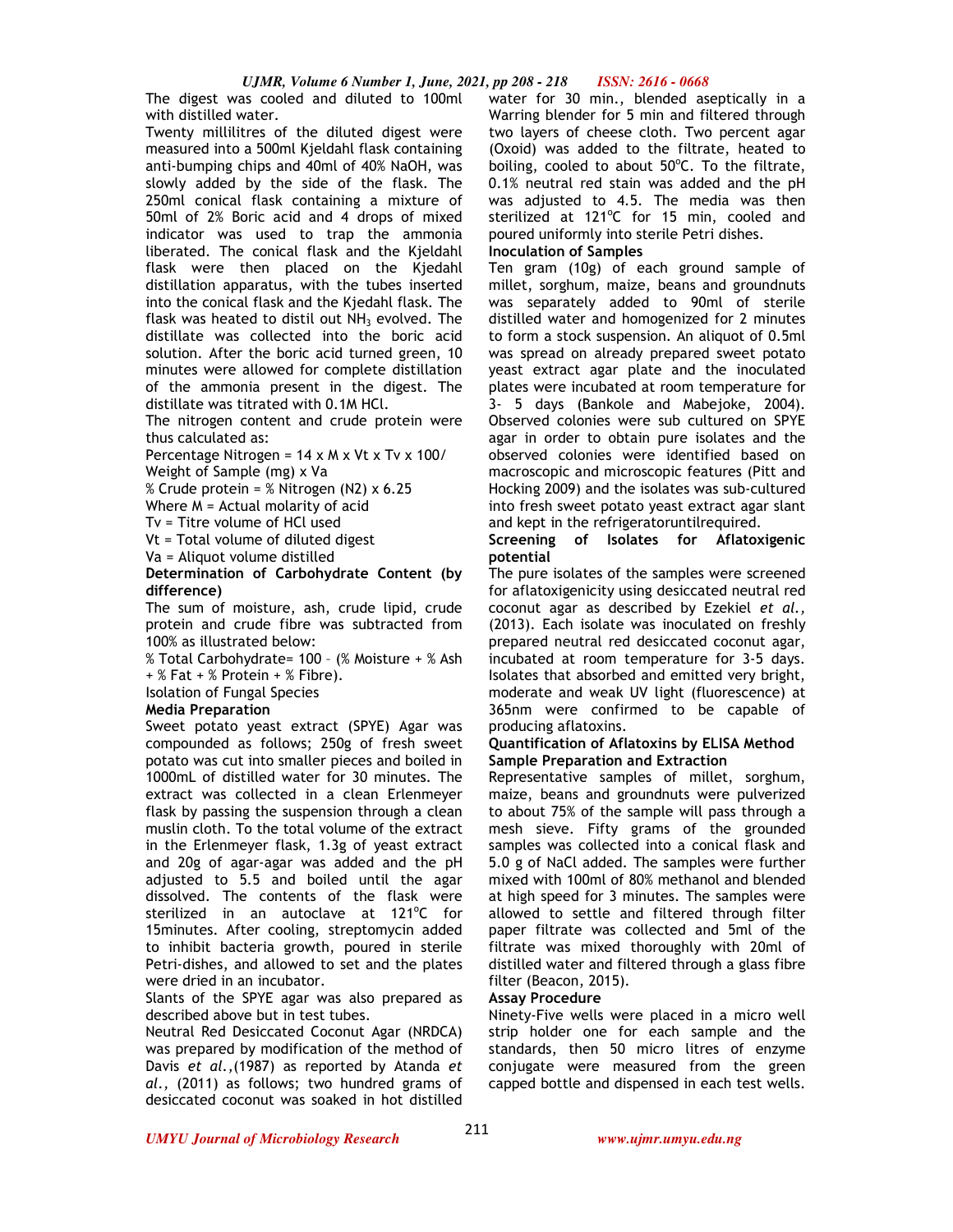# *UJMR, Volume 6 Number 1, June, 2021, pp 208 - 218 ISSN: 2616 - 0668*

The micro pipette was used to take 50 micro litres of each sample and the standard added into appropriate test wells containing 50 micro litres of the enzymes conjugate, and then 50 micro litres of antibody was dispensed into each test well, the plate was shaken gently to mix the content and incubated at room temperature for 10 minutes. The contents of the wells were dumped, the wells were washed by filling with distilled water by pouring and dumping it five times carefully in order not disrupt the wells from the holder during washing procedure. Following the last wash, the absorbent paper towel was placed on the flat surface of the test wells and tapped to remove the last of the wash solution. Hundred micro litres of the substrate from blue-capped bottle was measured and dispensed into each test wells, the plate was shaken gently and incubated at room temperature  $(37^{\circ}C)$  for 10 minutes. Hundred micro litres of stop solution from red capped bottle was measured and dispensed into each test well and shaken the plate rack gently. The colour changes from blue to yellow and then the test wells on micro well ELISA reader at 450 nm and a differential filter of 630nm. The optical density (OD) was taken from each micro well and the concentrations were obtained from a graph curve that was obtained from OD and the concentration of the standards (Beacon, 2015).

# **Data Analysis**

The mean aflatoxin concentration and proximate compositions of the food commodities were analysed by Analysis of Variance (ANOVA) using SPSS Version 20. P ≤0.05 was considered significant.

# **RESULTS**

## **Proximate Composition of the Grains and Legumes**

Sorghum had the highest concentration of carbohydrates (77.73%) and moisture (9.73%)

and the least in crude fibre (1.92%), crude protein (5.11%) and crude lipids (4.53%). In addition, groundnuts samples recorded the highest concentration of crude lipids (32.36%), crude protein (16.71%) and crude fibre (4.04%) and the least concentration of carbohydrates (36.05%). There were significant differences (*P*< 0.05) in the Ash, crude lipid, crude protein and carbohydrate content of the samples (Table 1). **Distribution of Aflatoxigenic Moulds in the** 

# **Grain Samples**

Forty-eight 48 (53.3%) of the 90 samples were contaminated with fungal species. The occurrence of *Aspergillus flavus* was 31(34.4 %) while *Aspergillus parasiticus* was 17(18.9 %). Millet however had the highest occurrence of *A. flavus* 9(50%) and *A. Parasiticus* 5(28%) while sorghum has the least occurrence of *A.flavus*  3(16%) and *A.parasiticus* 2(11%). Similarly, maize and groundnut samples had the same percentage occurrences of 39% and 22% respectively for *A. flavus* and *A.parasiticus* (Table 2).

### **Aflatoxin Producing Ability of** *A. flavus* **and** *A. parasiticus*

The two aflatoxigenic moulds (Table 2) were isolated namely *A. flavus* (31) and *A. parasiticus* (17). Of the *A. flavus* and *A. parasiticus* isolates tested for aflatoxin production, 07 *A. flavus* isolates had very bright fluorescence intensity, while *A. parasiticus* had 5 withvery bright fluorescence intensity. Nine isolates of *A.flavus* had weak fluorescence intensity followed by *A. parasiticus* with only 3. Thus, indicating the ability of the isolates to produce aflatoxin in large or small quantities (Figures 1 and 2).

| Food<br>Commodity | Moisture          | Ash               | Crude<br>lipid    | Crude<br>protein  | Crude<br>fibre    | Carbohydrate       |
|-------------------|-------------------|-------------------|-------------------|-------------------|-------------------|--------------------|
|                   |                   |                   |                   |                   |                   |                    |
| Millet            | 8.16 <sup>a</sup> | $1.43^{b}$        | $13.40^{b}$       | $5.28^{b}$        | $3.49^{\circ}$    | $68.30^{a}$        |
| Sorghum           | 9.73 <sup>a</sup> | 0.98 <sup>b</sup> | 4.53 <sup>c</sup> | $5.11^{b}$        | 1.92 <sup>a</sup> | $77.73^a$          |
| Maize             | 8.89a             | 0.91 <sup>b</sup> | 6.03 <sup>c</sup> | $5.42^{b}$        | $3.41^a$          | $75.23^a$          |
| <b>Beans</b>      | $8.38^{a}$        | $3.57^a$          | $17.13^{b}$       | 7.18 <sup>b</sup> | 2.89 <sup>a</sup> | $60.96^{\text{a}}$ |
| Groundnut         | 8.68 <sup>a</sup> | 2.16 <sup>a</sup> | $32.36^a$         | $16.71^a$         | 4.04 <sup>a</sup> | $36.05^{b}$        |

# **Table1: Proximate Composition ofCereal Grains and Legumes (%) Sold in Zaria Metropolis**

Means with different superscript along the columns are significant (P < 0.05)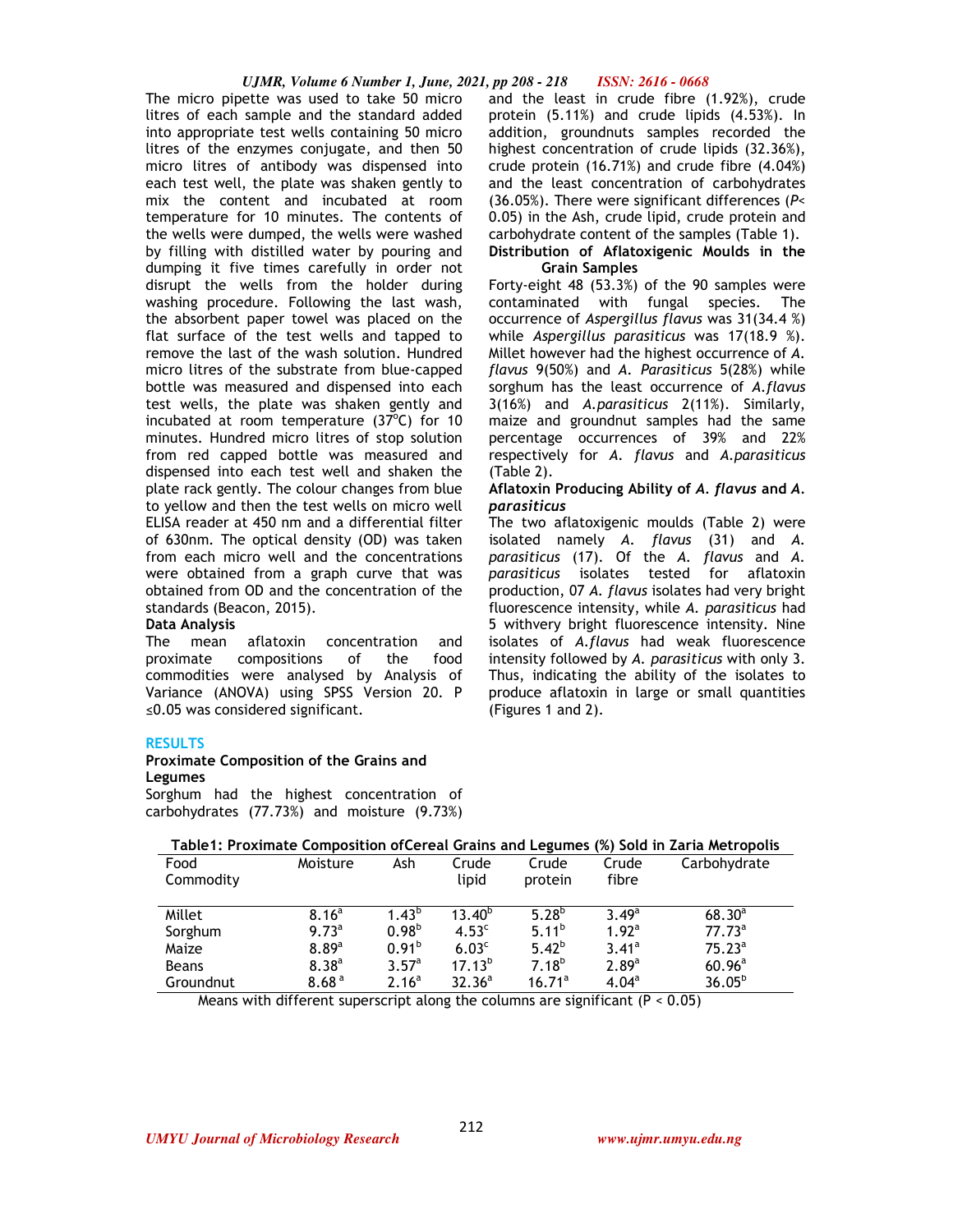|              |                    |           | -                                                            |                     |
|--------------|--------------------|-----------|--------------------------------------------------------------|---------------------|
| Food         |                    |           | No. of Sample No. of fungal species $\theta$ % occurrence of | Total No. of sample |
|              | Commodity Analysed | A. flavus | A. Parasiticus                                               | contaminated        |
| Millet       | 18                 | 9(50)     | 5(28)                                                        | 14                  |
| Sorghum      | 18                 | 3(16)     | 2(11)                                                        | 5                   |
| Maize        | 18                 | 7(39)     | 4(22)                                                        | 11                  |
| <b>Beans</b> | 18                 | 5(28)     | 2(11)                                                        |                     |
| Groundnut    | 18                 | 7(39)     | 4(22)                                                        | 11                  |
| Total        | 90                 | 31(34.4)  | 17(18.9)                                                     | 48                  |

**Table 2: Distribution of Moulds in Cereal Grains and Legumes Sold in Zaria Metropolis** 



**Figure 1: Aflatoxins Production Ability of** *A. flavus* **on Neutral Red Desiccated Coconut Agar under UV Light (365nm)** 

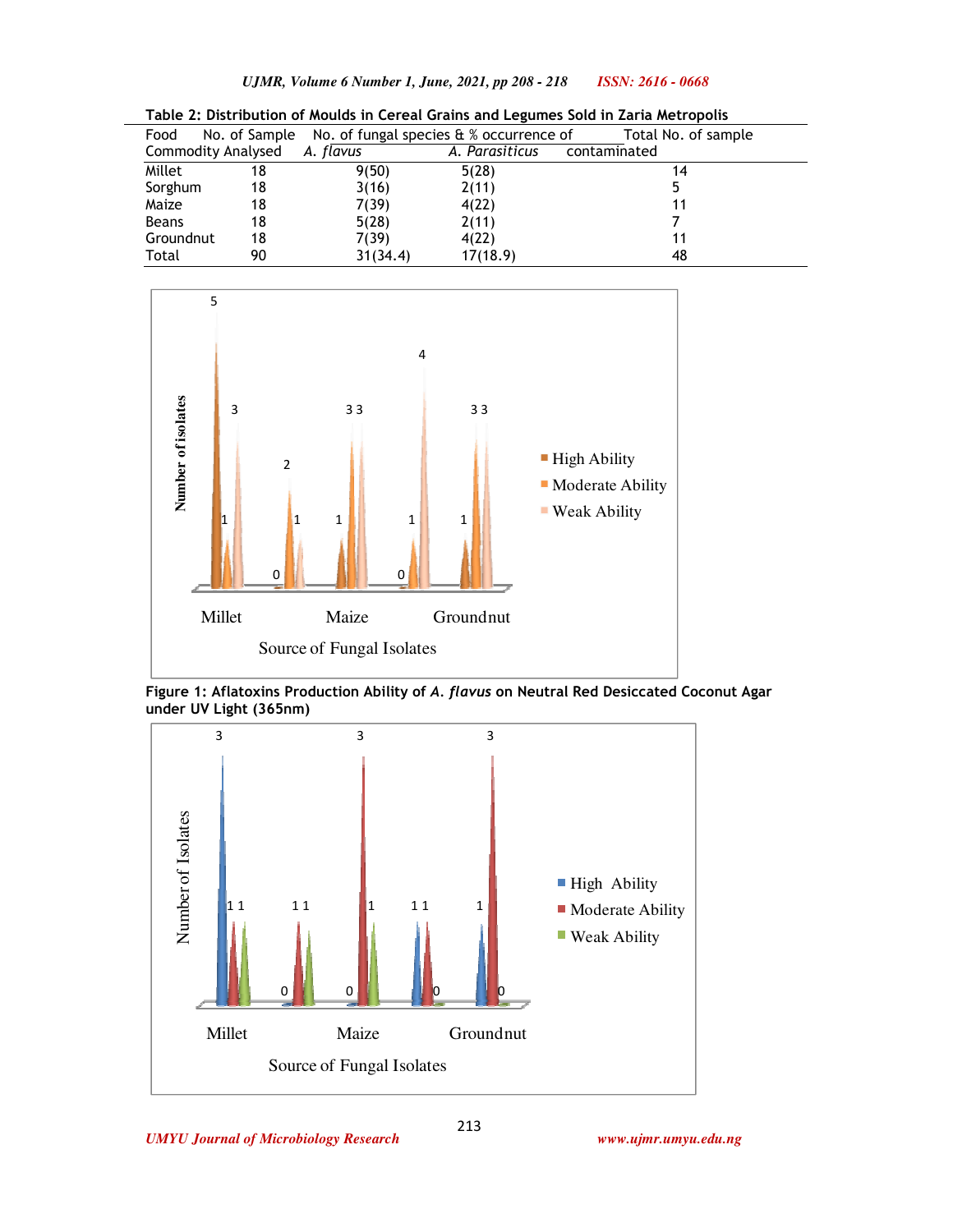# **Coconut Agar under UV light (365 nm)**

## **Aflatoxin Concentration of Grains and Legumes**

The aflatoxin concentration of the grains and legumes marketed in Zaria metropolis, showed that the concentration ranged between 1.07 µg/kg (sorghum) to11.04 µg/kg for millet (Table 3). There were significant differences (*P*   $\leq$  0.05) in the level of aflatoxin concentration of the samples.

The level of aflatoxins in the samples from Dan-Magaji Market was found to be the least with a concentration of 1.32µg/kg, the highest concentration of the aflatoxin was found in grain samples from Sabon Gari Market with a mean concentration of 5.17µg/kg as shown in Table 4 and the samples were not statistically significant.

| Food<br>Number of sample |          |          | Concentration of Aflatoxin             |                   |  |
|--------------------------|----------|----------|----------------------------------------|-------------------|--|
| Commodity                | Analysed | Positive | Range ( $\mu$ g/kg) Mean ( $\mu$ g/kg) |                   |  |
| Millet                   | 18       | 9        | $0.4 - 52.0$                           | $11.04^a$         |  |
| Sorghum                  | 18       | 3        | $3.6 - 11.4$                           | 1.07 <sup>b</sup> |  |
| Maize                    | 18       | 7        | $0.4 - 18.1$                           | $2.17^{b}$        |  |
| <b>Beans</b>             | 18       | 5        | $0.5 - 14.7$                           | 1.99 <sup>b</sup> |  |
| Groundnut                | 18       | 7        | $0.6 - 16.9$                           | $2.44^{b}$        |  |

Means with different superscript along the column are statistically significantly different ( $p \le 0.05$ ).

**Table 4: Aflatoxin Concentrations of Cereal Grains and Legumes Marketed in Zaria Metropolis According to Markets** 

| Market     | Number of sample<br>Positive<br>Analysed |   | Concentration of Aflatoxin<br>Range $(\mu g/kg)$<br>Mean $(\mu g/kg)$ |                   |  |
|------------|------------------------------------------|---|-----------------------------------------------------------------------|-------------------|--|
| Zaria City | 15                                       | 4 | $2.6 - 52.0$                                                          | $4.45^{\circ}$    |  |
| Tudun Wada | 15                                       | 5 | $2.3 - 9.2$                                                           | $1.89^{b}$        |  |
| Sabon Gari | 15                                       | 8 | $0.5 - 29.7$                                                          | 5.17 <sup>a</sup> |  |
| Kwangila   | 15                                       | 5 | $3.0 - 40.0$                                                          | 4.77 <sup>a</sup> |  |
| Samaru     | 15                                       | 4 | $0.6 - 39.6$                                                          | 4.87 <sup>a</sup> |  |
| Dan-Magaji | 15                                       | 5 | $0.4 - 8.0$                                                           | $1.32^{b}$        |  |

Means with different superscript along the column are statistically significantly different ( $p \le 0.05$ ).

# **DISCUSSION**

The moisture contents observed in the samples were low. However, long-term storage of the grains may increase the fungal growth. The moisture contents observed in this study was similar to that of Shitu*et al*., 2018that reported moisture content of between 10.4 –12.7% in maize, sorghum and millet.Moisture and temperature are the main factors that influence post-harvest contamination of stored commodities by aflatoxigenic moulds (Hell and Mutegi, 2011).

The percentage ash content is an indication of minerals in the samples. The sorghum and maize samples had lesser mineral content based on their ash contents, whereas the millets, groundnuts and beans were rich in minerals required for growth of the moulds. This observed variation in the ash contents in the different grains might be due to genetic factors and environmental factors like irrigation frequency, soil composition and fertilizers (Ikram *et al.,* 2010). This is similar with the 1.4-3.3% ash content of maize as reported by Shitu*et al*., (2018). The ash content observed is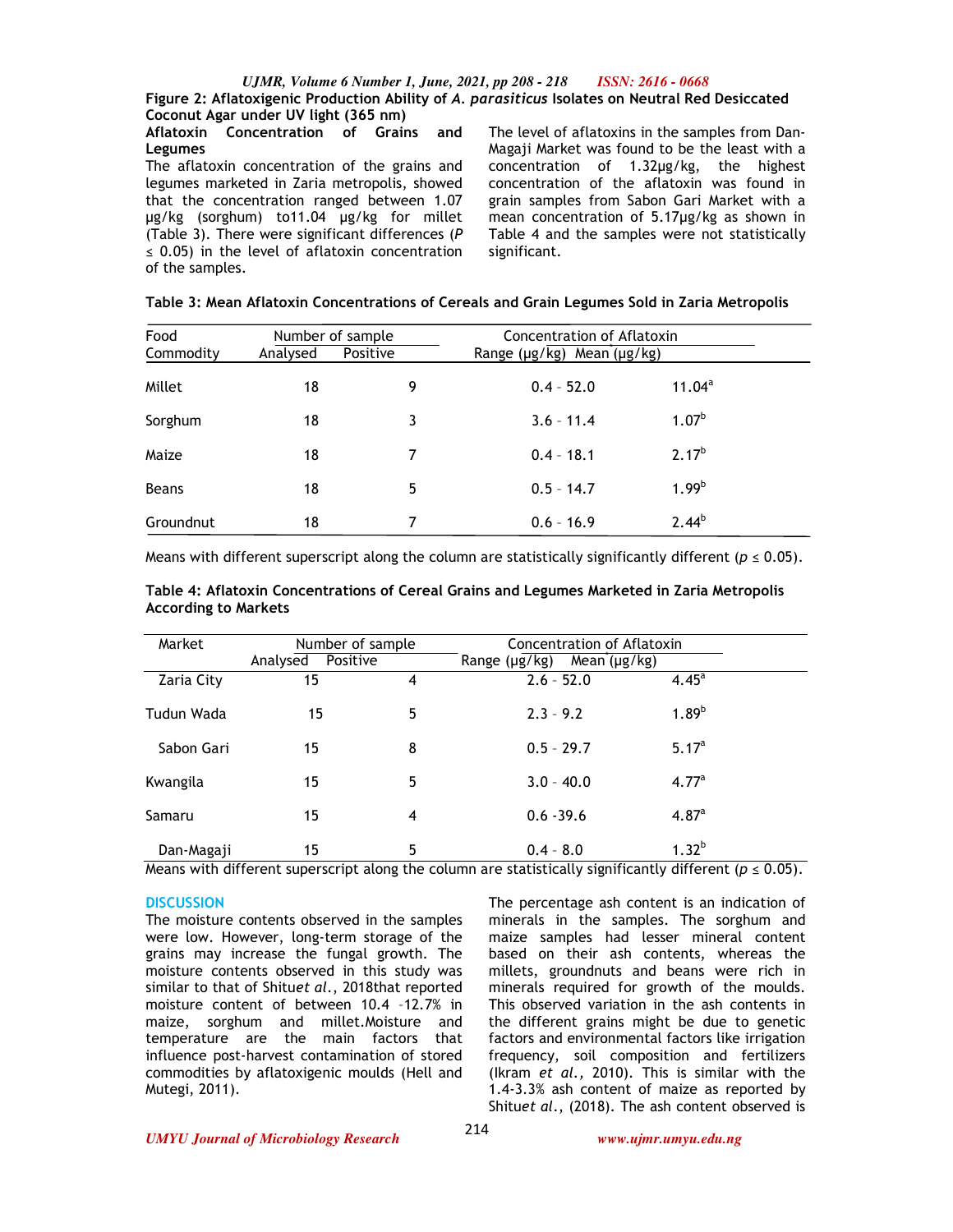however lower than the 5.1% in maize reported by Mlay*et al*. (2005). This might be due to The percentage crude protein content of the grains indicated that they were good sources of nitrogen, which is required for growth of moulds and aflatoxin production. The crude protein content observed in this study was lower than the 20.8 – 23.7% reported by Habibullah and Hamid, (2007) in beans. The possible reasons for the variation might be due to differences in storage conditions in the study area and genetic factor.

The carbohydrate content of grains indicates fermentable sugars required for the growth of moulds and subsequent aflatoxin production. The range carbohydrate content of the grains is similar to the 65 – 75%, and 71.7% reported by Subramanium and Metta (2000) for maize in India. Isma'il, (2016) however reported a concentration of 61.37% for sorghum and Adebolu (2005) reported a concentration of 65.63% for maize. The concentration of beans was as low as 36.05%. The reasons for the observed differences could bedue to lowcarbohydrate constituent of the two major<br>components of starch (amylose and components of starch (amylose and amylopectin) during germination or possible degradation along processing line.

The distribution of moulds isolate in this study showed that *Aspergillus flavus* was the most dominant than the *A. parasiticus* in all the five different grains samples analyzed. Millet samples recorded highest occurrence of *A. flavus* and *A. parasiticus* and produced the highest aflatoxin concentration than other samples analyzed, while sorghum samples had the least occurrence, hence recorded the least aflatoxin concentration. The observed variation might be due to differences in storage practices. The presence of *A. flavus and A. parasiticus* however, call for concern, as these moulds are known to produce aflatoxins and have been implicated in mycoses.

Between the two species, *A. flavus* was found to be dominant mould, which is in agreement with Klich*et al*. (2009) who reported a high incidence of *A. flavus*. Previous studies had shown that *A. flavus* frequently occurred in the field. The presence of both *Aspergillus flavus and A. parasiticus* in the grains and legumes is very common. According to Jelene*et al*., (2013) droughtcondition caused higher incidence and favours *Aspergillus flavus*. Similarly, Rossetto*et al., (*2005) also attributed the high frequency of the two moulds to the adaptation of these fungi to the substrates, especially during storage. The high frequency of *A. flavus* observed in millet samples may be because of the contact of the substrate with the soil. The incidence of the aflatoxigenic moulds in the agricultural products as observed in this study may be due

agronomic practices like field drying and other environmental environmental factors. to inadequate storage and handling practices,

the ubiquitous nature of these moulds and environmental factors (Ibeh*et al.,* 1991).

The production of yellow pigmentation on the reverse side of plates of neutral red desiccated coconut agar is an indication of the presence of aflatoxin producing species thus obviating the need for UV light in the screening process (Atanda*et al*. 2006). Furthermore, Abbas *et al*. (2005) suggested the use of fluorescence production as an effective cultural method for the detection of aflatoxin producing ability. The isolates of *A. flavus* and *A. parasiticus* isolated from the samples were found to be capable of producing aflatoxins using Neutral Red Desiccated Coconut Agar (NRDCA) under UV light (365nm). Dyer and McCammon (1994) reported that the colour fluorescence under UV light is a useful tool in differentiation of toxigenic isolates, as *A. flavus* fluoresced pastel blue in a ring around each colony, while *A. parasiticus* fluoresced bluish white. Thus, fluorescence colouration could be used in differentiating *A. flavus* and *A. parasiticus*. This is an indication that neutral red desiccated coconut agar (NRDCA) enhance the aflatoxin detection ability of the medium. This finding is in agreement with the findings of Cotty (1997) and Yu *et al*. (2004) who reported that *Aspergillus* species produce aflatoxin in appreciable amounts on DCA by the isolates as reported by Olsen *et al*. (2008).

Aflatoxin is an important naturally occurring mycotoxin in agricultural products. They are produced by several species of *Aspergillus.* Not all strains of *Aspergillus* species produce aflatoxins (Frisvad*et al*., 2007).

Millet is a major staple food in Northern Nigeria. In this study, the mean level of aflatoxin found in millet from Sabon Gari market had the highest aflatoxin contamination level and concentration range far beyond the acceptable limit of 4µg/kg set by SON. This could be due to differences in storage conditions between the markets. This finding is not in agreement with that of Batagarawa*et al*. (2005) who reported a concentration 0.62µg/kg in millet from Katsina State and Ezekiel (2014) who reported a range of 0.08-1.40 µg/kg for millet. The differences in contamination level might be due to the difference in environmental factors (temperature and relative humidity) that favours the growth of aflatoxigenic moulds and agricultural practices between the two study areas.

Sorghum is another staple food and an important starchy food for human and animal consumption in Nigeria. The mean level aflatoxins found in the sorghum samples are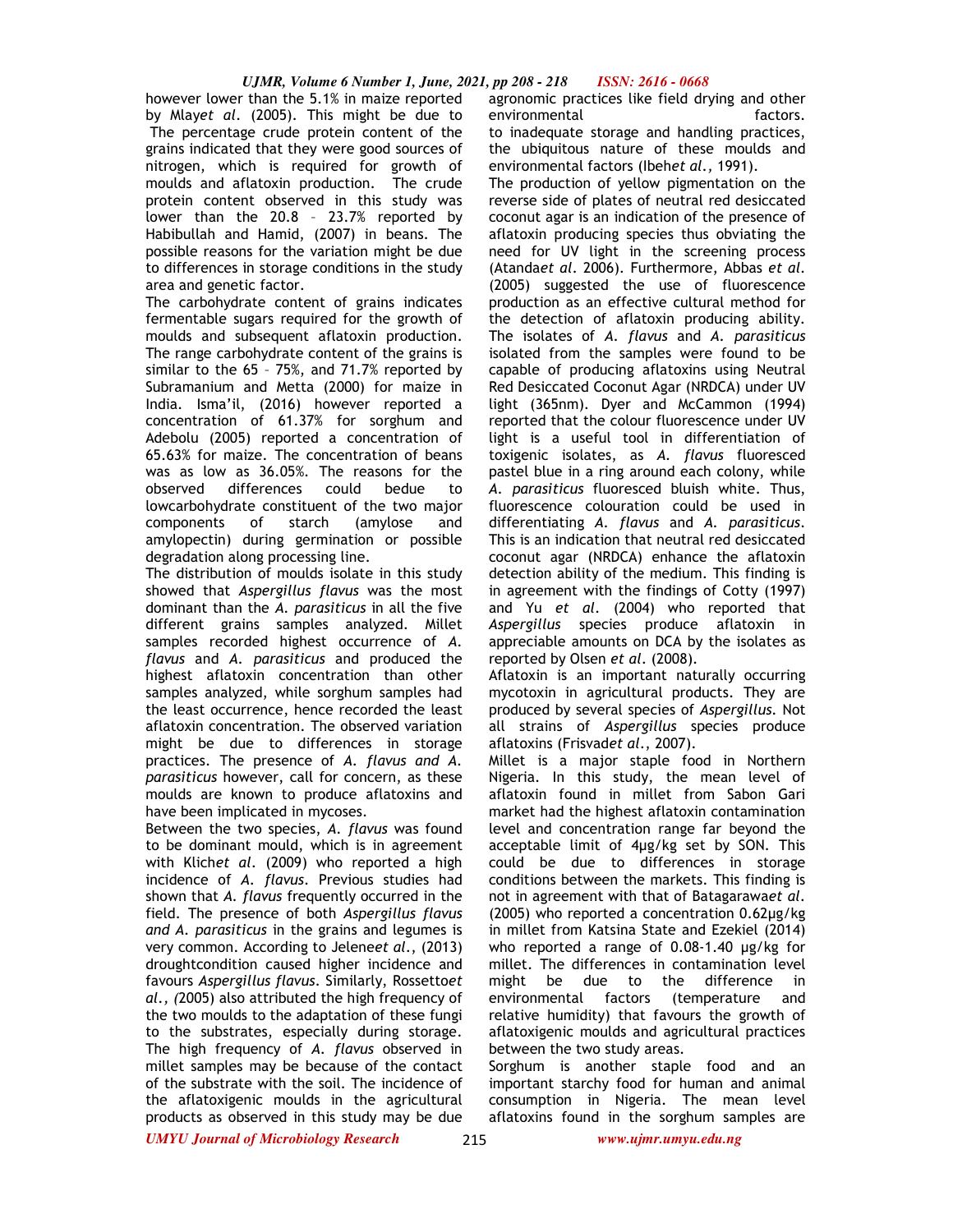within the acceptable limit. However, the range of aflatoxin concentration of sorghum samples from Kwangila market exceeded the limit set standard by NAFDAC, thus others are safe for human consumption. The low level of aflatoxin observed in sorghum might be due to the high phenol and tannin contents present in sorghum, which are known to inhibit fungal infestation (U.S. Grain Council, 2008). Though the aflatoxin concentration levels in samples were not disquieting, consistent consumption might result in long-term accumulation of the toxins, causing disease and metabolic disorder resulting in poor human and animal health.

The differences observed in aflatoxins concentration between millet and sorghum could be due to environmental factor (temperature and humidity), storage condition, handling processing and sensitivity of the method of quantifying the aflatoxins.

Maize is one of the most widely distributed food plants in the world (Bradburn, 1993). Maize samples analyzed in this study revealed that the mean aflatoxin concentration and the range are within the acceptable limit, except maize sample from Samaru market that had the highest level of contamination, which exceeded the limits sets by SON. The observed differences within the markets might be due to prolonged storage and method of handling. Atehnkeng*et al*. (2008) had earlier reported a concentration range of between 30.9 µg/kg-507.9µg/kg for maize from 11 districts across three agro-ecological zones of Nigeria. Manjula (2009) also reported mean aflatoxin levels of 0.55µg/kg and 0.46µg/kg in maize samples.

The contamination levels of groundnuts were within the acceptable limit except for samples obtained from Sabon Gari market, which exceeded the acceptable limit and is call for concern. This could also be due to handling practices, storage conditions and other environmental factors. This finding differed from that of Batagarawa*et al*. (2015) where 6.68µg/kg was for reported in groundnut and

# **REFERENCES**

- Abbas, K.H. (2005). Aflatoxin and food safety. CRC press, *Taylor and Francis Group*. New York P67.
- Adebanjo, L.O.and Idowu, A.A. (1994). Mycoflora and aflatoxin in a West Africa corn-groundnut based convenience food. *Mycopathologia* 126:21-26.
- Adebolu, T.T. and Ijabadeniyi, A.O. (2005). The effect of processing methods on the nutritional properties of ogi produced from three maize varieties. *Journal of Food Agricultural Environment,* 3: 108- 109.

14.7µg/kg for groundnut products in Zaria metropolis. In addition, Bankole and Adebanjo (2003) reported the aflatoxin contamination of Nigerian groundnuts at levels that ranged between 20-455µg/kg.

The bean samples recorded a low level of aflatoxin contamination. However, one sample exceeded the acceptable limit of 0.5 – 14.7 µg/kg and this call for concern as the level was higher than acceptable limits. The finding is however in contrast with the findings of Oranusi and Olarewaju (2013) who reported a contamination level of 21µg/kg for bean in Sango-Ota markets, Ogun State, Nigeria.

# **CONCLUSION AND RECOMMENDATIONS**

Samples of cereals and legumes marketed in Zaria metropolis, Kaduna State, Nigeria had gross fungal and aflatoxin contamination. *Aspergillus flavus* and *A. parasiticus* were the major fungal contaminants of the grains and legumes, with *A. flavus*accounting the highest occurrence in the samples.In addition, the isolates of *Aspergillus flavus* and *A. parasiticus* demonstrated the ability to produce aflatoxins.The grains and legumes analyzed were found to contain aflatoxins at varying concentrations.With highest concentration(11.04 µg/kg) in milletand lowest concentration in sorghum samples (1.07 µg/kg). Thus, posing threat to lives and safety of humans and animals.

Therefore, there is need for stringent policy that will ensure and regulateaflatoxin contamination level in food commodity to suit with the acceptable limit set by National Agency for Food, Drug Administration and Control (NAFDAC). Food vendors and farmers should be educated to ensure that grains are properly dried prior to storage. Possible means of curbing the toxins by appropriate use of nontoxic antifungal chemical as part of storage strategies to minimize fungal growth in stored grains and subsequent toxin production should be practiced.

- AOAC (2010). Official Methods of Analysis of the Association of Analytical Chemists, (18<sup>th</sup>) edition). Washington, D.C. Association of Analytical Chemists.
- Arrus, K., Blank, G., Abramson, D., Clear, R., Holley, R. A. (2005). Aflatoxin production by *Aspergillus flavus* in Brazil nuts. *Journal of Stored Products Research*. 41:513- 527.
- Atanda, O. O., Ogunrinu, M. C., Olorunfemi, F. M. (2011). A neutral red desiccated coconut agar for rapid detection of aflatoxigenic fungi and visual determination of aflatoxins. *World Mycotoxin Journal*. 4:147–155.

*UMYU Journal of Microbiology Research www.ujmr.umyu.edu.ng*

216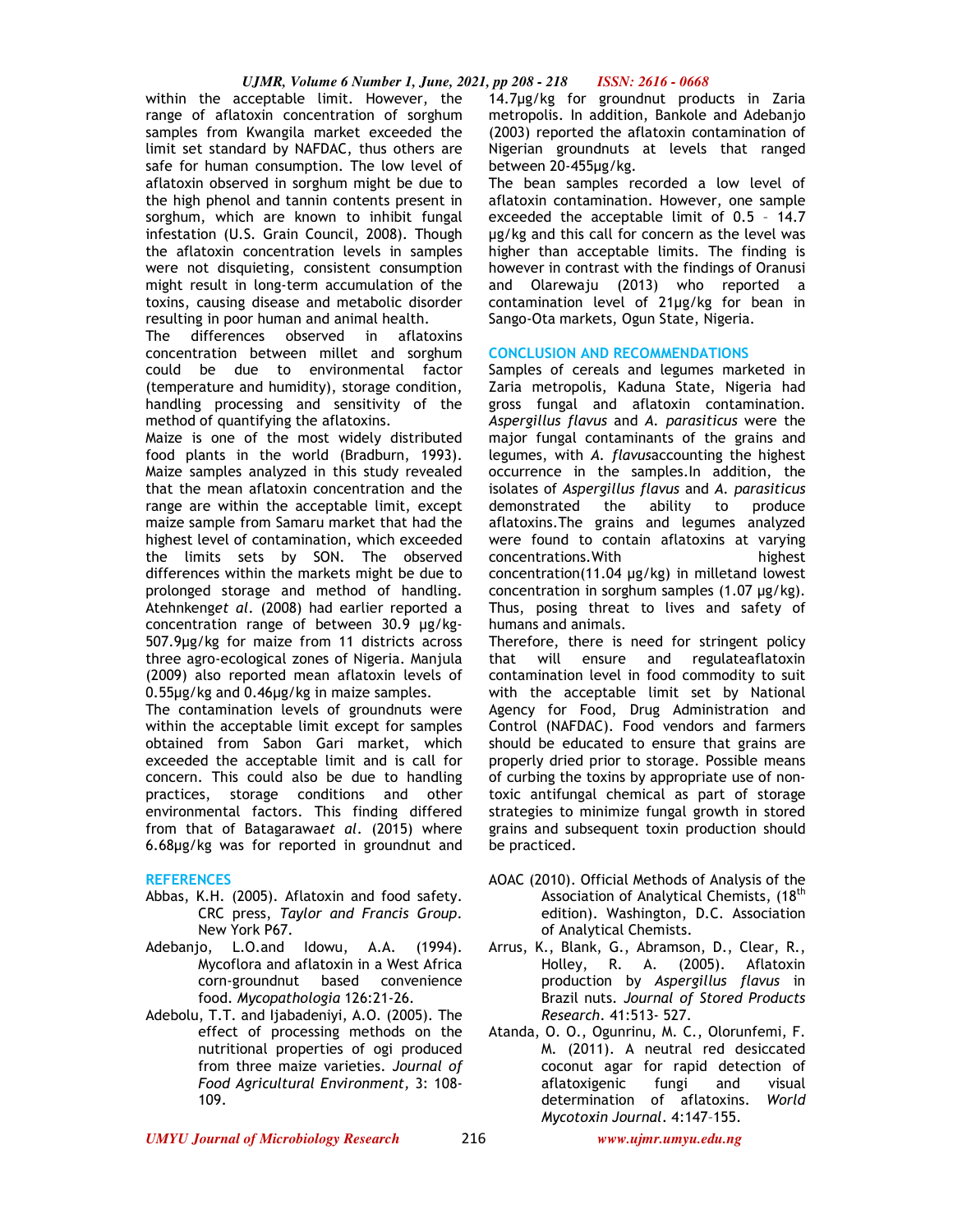Atanda,O.O., Akpan, I., Rati, E.R. and Ozoje, M., (2007). Palm kernel: a potential substrate for rapid detection of aflatoxigenic fungi. *Food Science Technology International;* 11: 67-74

Atehnkeng, J., Ojiambo, P.S., Donner, M. K., Ikotun, R.A., Sikora, P.J., and CottyBandyopadhyay, R., (2008).*International Journal Food Microbiology*, *122*:74 – 84.

- Bankole, S.A., Mabekoje, O.O.(2004).Mycoflora and occurrence of aflatoxin B1 in dried yam chips from market in Ogun and Oyo State, Nigeria*.Mycopatologia;* 157:111- 115.
- Bankole, S.A. and Adebanjo, A. (2003). Mycotoxin in food in West Africa: Current
- Situation and possibilities of controlling it. *African Journal of Biotechnology,* 2: 254-263.
- Batagarawa, U. S., Dangora, D. B. and Haruna, M. (2015). Aflatoxins Contamination in Some Selected Grains, Feeds and Feed ingredients in Katsina and Zaria metropolis. *Journal of Annals of Experimental Biology* 2015, 3 (3):1-7
- Beacon total aflatoxins ELISA kits user guide 2015.
- Bennett, J. W. and Klich, M. (2003). Mycotoxins. *Clinical Microbiology Review*, 16: 497 – 516
- Bradburn, N.G., Blunden, R.D., Coker, P., and Jewers, K.(1993). *Tropical Science*, 33:418 – 428.
- Cotty, P.J. (1997). Aflatoxin producing potential of communities of *Aspergillus* section flavi from cotton producing area in the United State. *Mycological Research,* 101:698-704.
- Davis, N.D., Iyer, S.K. and Diener, U.L. (1987). Improved method of screening for aflatoxin with coconut agar medium. *Applied and Environmental Microbiology* 53: 1593-1595.
- Dyer, S.K. and McCammon, S., (1994). Detection of toxigenic isolates of Aspergillus and related species on coconut agar medium. *Applied and Environmental Microbiology*, 53:1593- 1595.
- Ezekiel, C.N., Sulyok, M., Babalola, D.A., Warth, B., Ezekiel, V.C., Krska, R. (2013).Incidence and consumer awareness of toxigenic *Aspergillus* section Flavi and aflatoxin  $B_1$  in peanut cake from Nigeria. *Food Control,* 30:596–601. Doi: **10.1016**/*journal of food contamination 2012.07.048*
- Ezekiela, C.N., Udom, I.E., Frisvad, J.C., Adetunji, M.C., Houbraken, J.,

Fapohunda, S.O., Samson, R.A., Atanda, O.O., Agi-Otto, M.C. and Onashile, O.A. (2014). Assessment of aflatoxigenic *Aspergillus* and other fungi in millet and sesame from Plateau State, Nigeria. *Journal of Mycology,* 5  $(1):16-22.$ 

- Food and Agriculture Organization of United Nations (2004). Worldwide Regulations for Mycotoxins in Food and Feed in 2003*. Food and Nutrition Paper* 81.FAO, Rome, 2004.
- Frisvad, J.C., Thrane, U. and Samson, R.A. (2007). Mycotoxin producers. In Dijksterhuu J and Samson RA (Ed).food mycology. A multifaceted approach to fungi and food. CRC Press P136.
- Habibullah, Muhammad, A. and Hamid, U.S. (2007). Proximate and mineralcomposition of Mung Bean: *Samad Journal of Agriculture,* 23:2.
- Hell, K. and Mutegi, C., (2011). Aflatoxin control and prevention strategies in key crops of Sub-Saharan Africa. *African Journal of Microbiology Research,*  5:459-466.
- Ibeh, I.N., Uriah, N. and Ogonar, J.I. (1991). Dietary Exposure to Aflatoxin in Benin City, Nigeria. A possible public health concern. *International Journal of Food Microbiology.* 14:121-124
- Ikram, U., Mohammed, A. and Arifa, F.(2010). Chemical and nutritional properties of some maize (Zeamays L.) varieties grown in NWFP, Pakistan. *Pakistan Journal of Nutrition,* 9 (11):1113-1117
- Isma'il, A.D., Usman, D.D., and Chukwu, O. (2016). An Evaluation of Proximate Composition on cereal Grains for Confectionery and Pasta Production. *International Refereed Journal of Engineering and Science* 5 (5):01- 06.
- Jelena, L., Snezanga, G.G., Draguca, I., Slavica, S., Vesna, K., Aleksandra, B.S. and Ana, S. (2013).An Outbreak of *Aspergillus* Species in Response to Environmental Condition in Serbia. *Pesticide Phyto medical*(Belgrade) 28 (3): 167-179.
- Jolly, C.M., Bayard, B. and Vodouhe, S. (2009). Risks of ingestion of aflatoxin contaminated groundnuts in Benin: scale measurements, beliefs and socioeconomic factors. *Risk Analysis*, 29:1395-1409.
- Klich, M.A. (2009). Health effects of *Aspergillus*  in food and air. *Toxicology Industrial Health* 25:657-667.
- Krishnamurthy, Y.L. and Shashikala. J. (2006). Inhibition of aflatoxin  $B_1$  production of *Aspergillus flavus*, isolated from